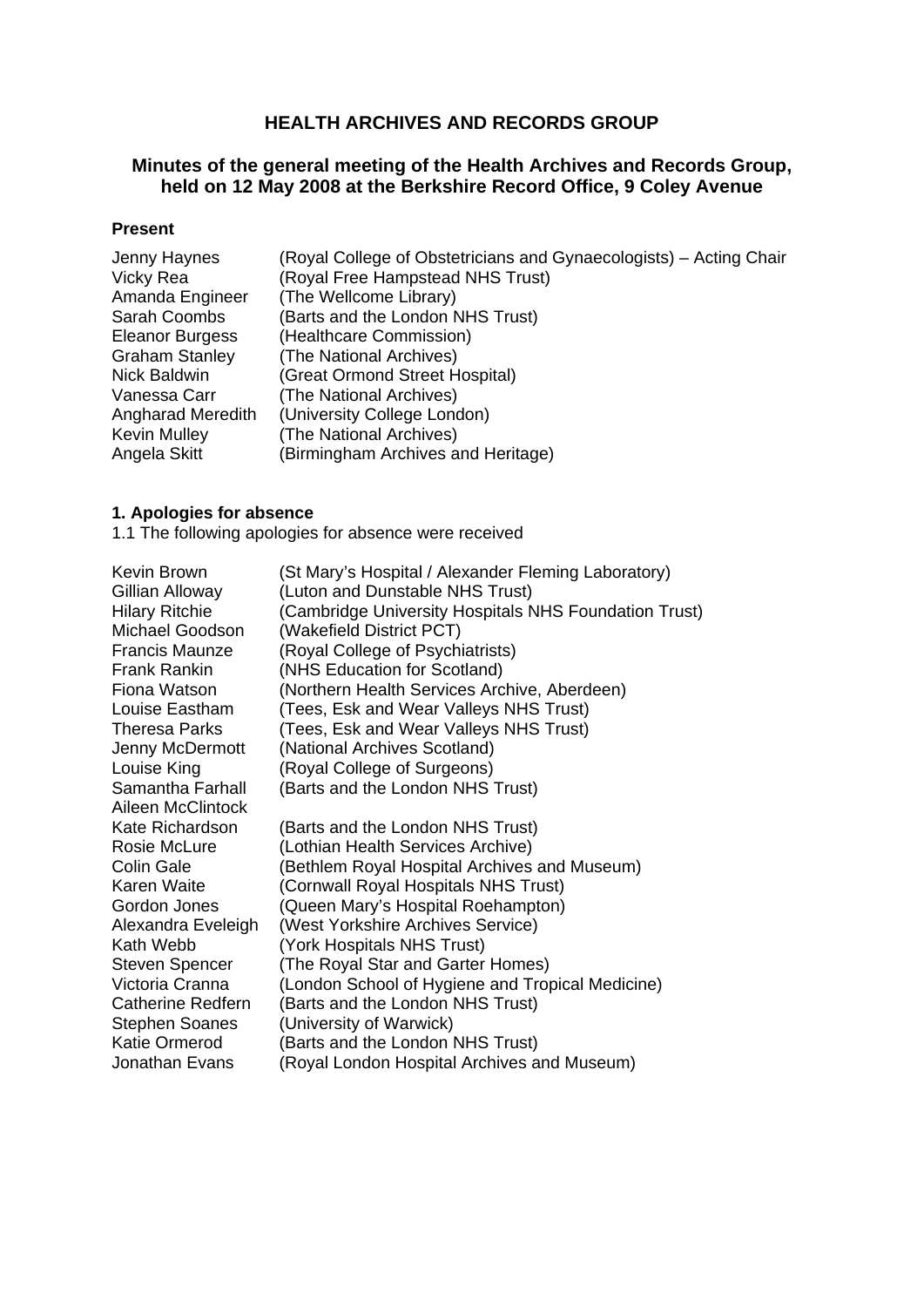## **2. Minutes of last meeting**

The minutes of the last meeting were approved as a correct record, subject to the following amendments:

In item 5, the addition of the word 'records' before 'patients'

The replacement of text under 8.4 with the following:

- '8.4 Kevin Mulley (KM) gave an update on the Working Assumptions Group:
	- The group's aim will be to provide a framework for consistent responses to access requests, the principal driver being recent changes in information legislation. Consultations under section 66 of the Health and Social Care Act have caused record offices particular confusion.
	- The National Archives (TNA) have secured provisional agreement from the ICO to create guidance on access issues, they are now looking for the appropriate person in the NHS centre to work on it.'

### **3. The academic and research agendas – where TNA is and where it is going**

5.1 Vanessa Carr, Head of Academic Liaison, Research & Collections Development at TNA gave a presentation on this topic. [Slides from the presentation will be available on HARG's website at [http://www.healtharchives.org/](http://www.healtharchives.org%3C/) in due course]

### **4. Update on matters discuused at committee Meeting**

4.1 Jenny Haynes (JH) gave an update on matters discussed at the HARG committee meeting held earlier that day as follows:

- Minutes of the committee meeting on 14 January 2008 were formally approved.
- A financial report was given. HARG have not spent any of the £300 for 2008 but plan to spend some of it on a pamphlet for the Society of Archivists' conference in York. Volunteers are needed to write this: anyone interested should contact Sarah Coombs (SC) at [Sarah.Coombs@bartsandthelondon.nhs.uk](mailto:Sarah.Coombs@bartsandthelondon.nhs.uk).
- A hit counter has been added to the website which shows there have been 291 hits since November 2007. News and events relevant to health records and archives should be passed to SC at [Sarah.Coombs@bartsandthelondon.nhs.uk](mailto:Sarah.Coombs@bartsandthelondon.nhs.uk).

### **5. Records Management Sub-Group**

5.1 JH read out an update from Karen Waite (KJW)

• Work on the Business Classification Scheme has slowed, but first tier classifications had been completed and work is proceeding on the second tier. The publication of Version 1.0 is now expected in the third quarter of this year.

### **6. Research value sub-group**

6.1 JH read out an update from Kath Webb (KAW)

KAW is in the process of writing the first draft of this document, which will be circulated to sub-group members in the next few weeks, and will subsequently be circulated to all HARG members for comment.

### **7. Report on study day on research value of health records, Denbigh, 19 March 2008**

7.1 KM provided a report on this study day at Denbighshire Records Office held to coincide with the completion of conservation work carried out on North Wales Hospital records.

• Audience was a mix of ex-hospital staff, archivists and historians.